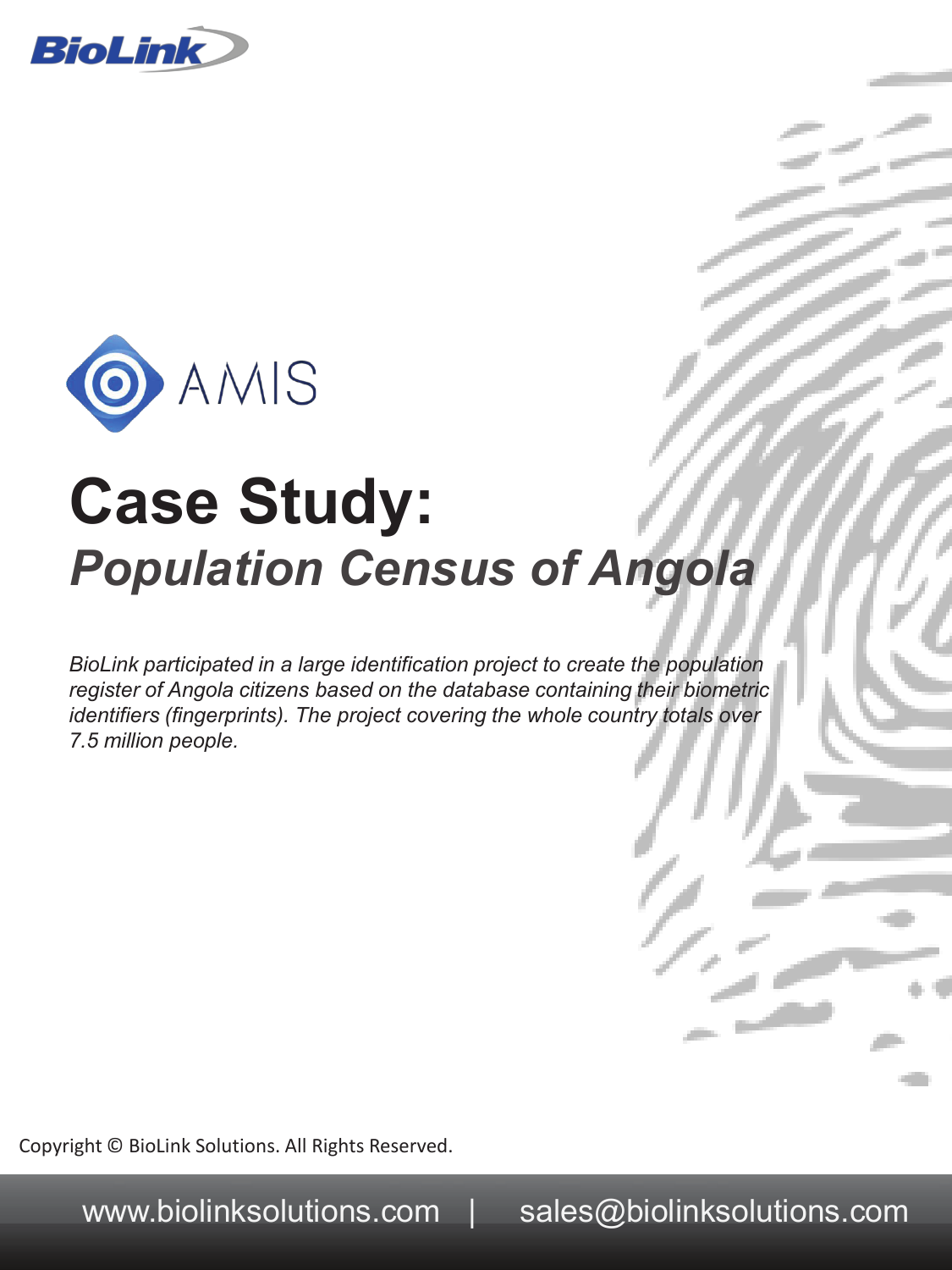

BioLink participated in a large identification project to create the population register of Angola citizens based on the database containing their biometric identifiers (fingerprints). The project covering the whole country totals over 7.5 million people.

## **Project Overview**

The project deployed divides the country into over 2 thousand enumeration areas, about 2 000 people each. These areas do the primary processing by BioLink's ISOcompliant (International Standards Organization) algorithms of the enrolled fingerprints and other demographic information obtained by the enumerators.



Then the data is transmitted to the central computing centre, where the population register database is being created.

Enumerators are also biometrically identified to protect citizens' personal information and prevent possible misuses while enrolling and processing it.

Angolans are split into 20 subsets managed by the sex and age factors. Enrollment involves scanning of 3 fingerprints and input of other demographic information. Citizens' fingerprints are captured by **3 200 BioLink U-Match MatchBook Scanners**  embedded into the mobile enumeration stations.



USA-Canada 1 888 801 6348 UK 0808 189 1360 EMEA +44 208 1234 755

www.biolinksolutions.com sales@biolinksolutions.com